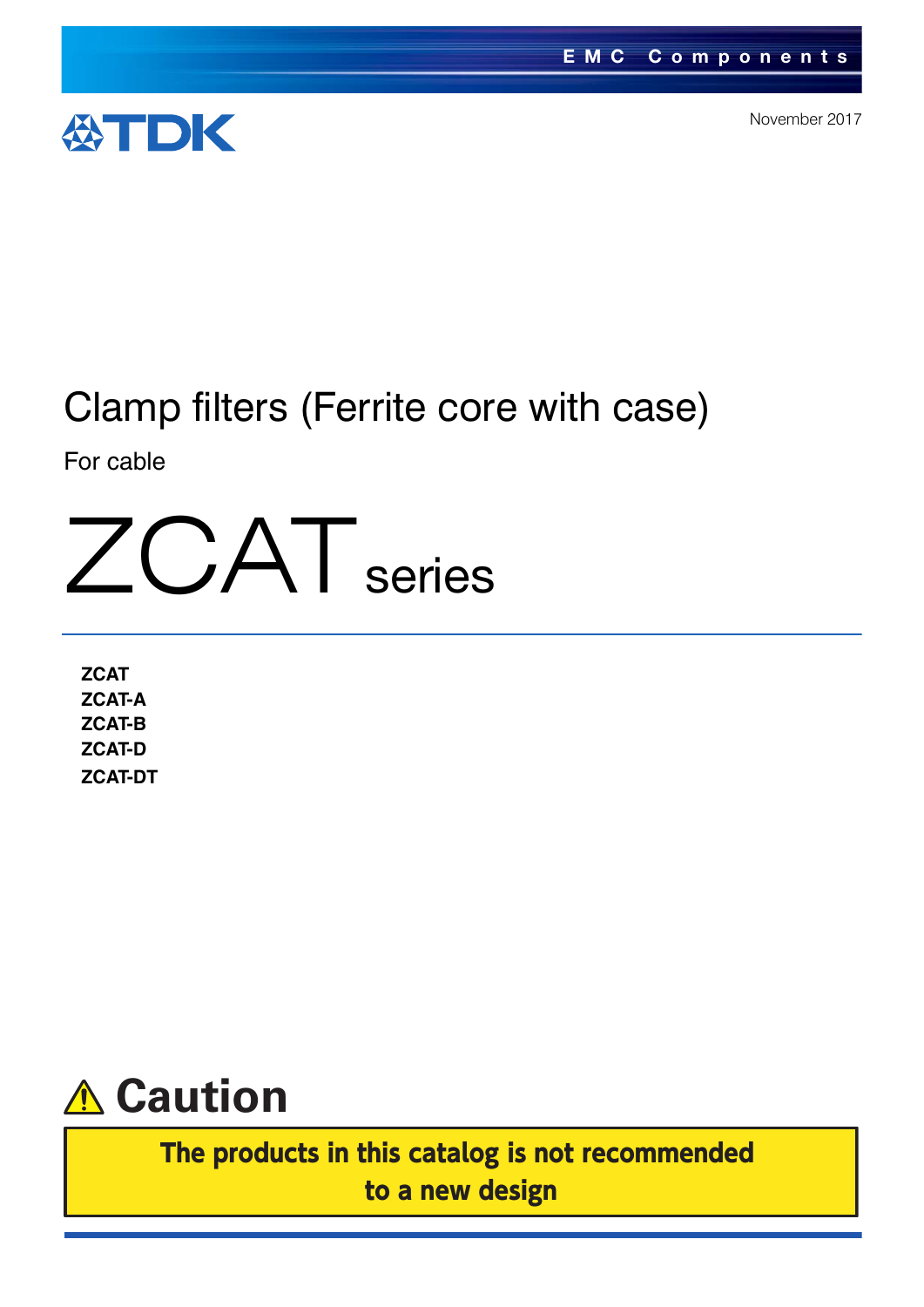Products in this catalog are in preparation for mass production.

| Part No.             | <b>Status</b>                   |
|----------------------|---------------------------------|
| ZCAT3618-2630DT(-BK) | Not recommended to a new design |
| ZCAT4625-3430DT(-BK) | Not recommended to a new design |
| ZCAT6819-5230DT(-BK) | Not recommended to a new design |

Please refer to our Web site about replacement information.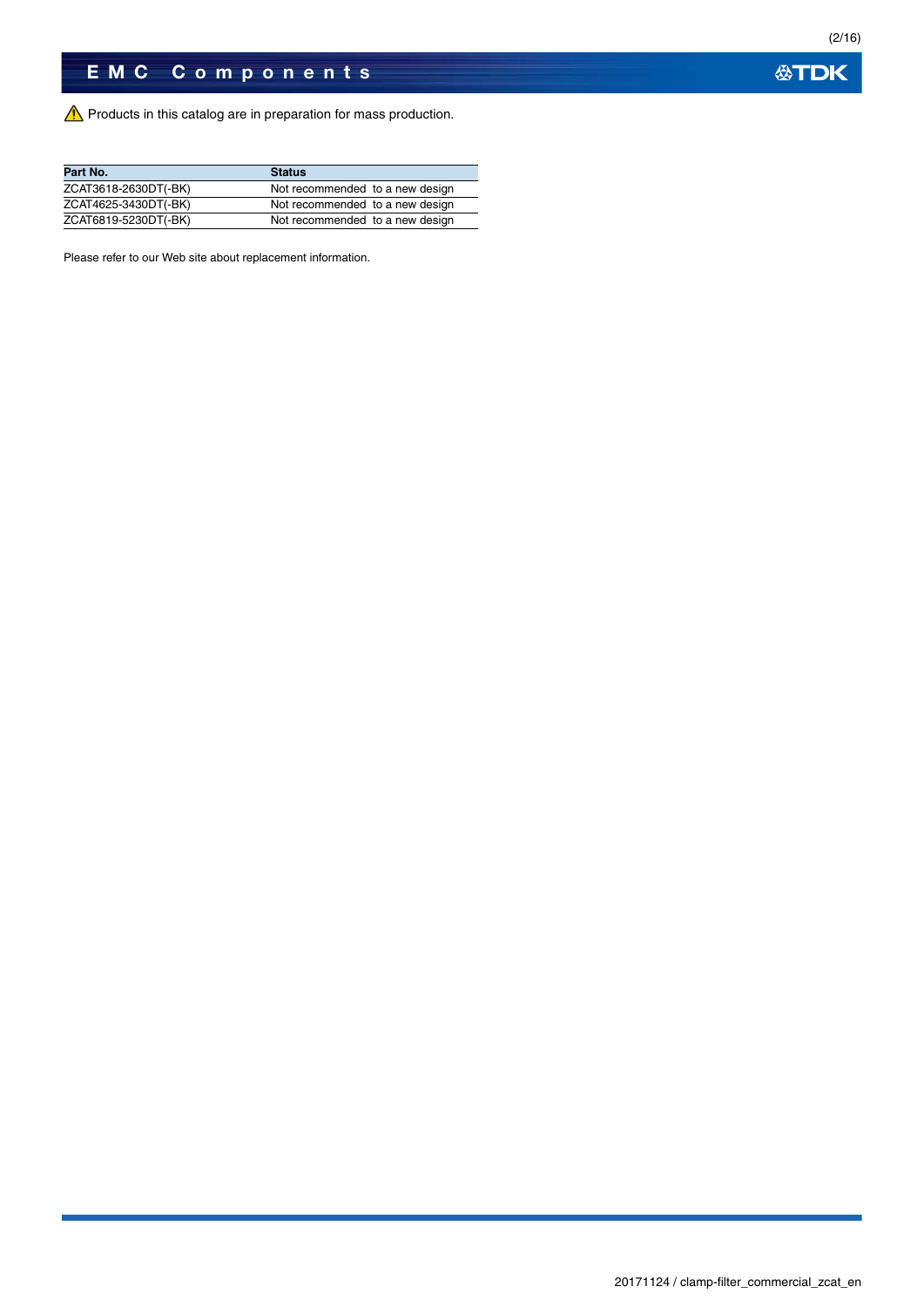Before using these products, be sure to request the delivery specifications.

## **SAFETY REMINDERS**

Please pay sufficient attention to the warnings for safe designing when using this products.

### **REMINDERS**

- The storage period is less than 12 months. Be sure to follow the storage conditions (temperature: 5 to 40°C, humidity: 10 to 75% RH or less).
- Do not use or store in locations where there are conditions such as gas corrosion (salt, acid, alkali, etc.).
- The case may crack when it is handled below freezing point or when it experiences a fall or other mechanical shock, as it is made of plastic; please exercise caution when handling the case.
- $\bigcirc$  In a case where the product is attached to a cable larger than the product's internal diameter, the ferrite core may be damaged. Please confirm compatibility with the cable before use.
- Dropping or forcible engagement may cause damage to the product. Please handle the product with care when engaging.
- O Do not detach and reuse a product that has been engaged.
- O Do not expose the products to magnets or magnetic fields.
- Do not use for a purpose outside of the contents regulated in the delivery specifications.
- The products listed on this catalog are intended for use in general electronic equipment (AV equipment, telecommunications equipment, home appliances, amusement equipment, computer equipment, personal equipment, office equipment, measurement equipment, industrial robots) under a normal operation and use condition.

The products are not designed or warranted to meet the requirements of the applications listed below, whose performance and/or quality require a more stringent level of safety or reliability, or whose failure, malfunction or trouble could cause serious damage to society, person or property.

If you intend to use the products in the applications listed below or if you have special requirements exceeding the range or conditions set forth in the each catalog, please contact us.

- (1) Aerospace/aviation equipment
- (2) Transportation equipment (cars, electric trains, ships, etc.)
- (3) Medical equipment
- (4) Power-generation control equipment
- (5) Atomic energy-related equipment
- (6) Seabed equipment
- (7) Transportation control equipment
- (8) Public information-processing equipment
- (9) Military equipment
- (10) Electric heating apparatus, burning equipment
- (11) Disaster prevention/crime prevention equipment
- (12) Safety equipment
- (13) Other applications that are not considered general-purpose applications

When designing your equipment even for general-purpose applications, you are kindly requested to take into consideration securing protection circuit/device or providing backup circuits in your equipment.

A Please be sure to request delivery specifications that provide further details on the features and specifications of the products for proper and safe use. Please note that the contents may change without any prior notice due to reasons such as upgrading.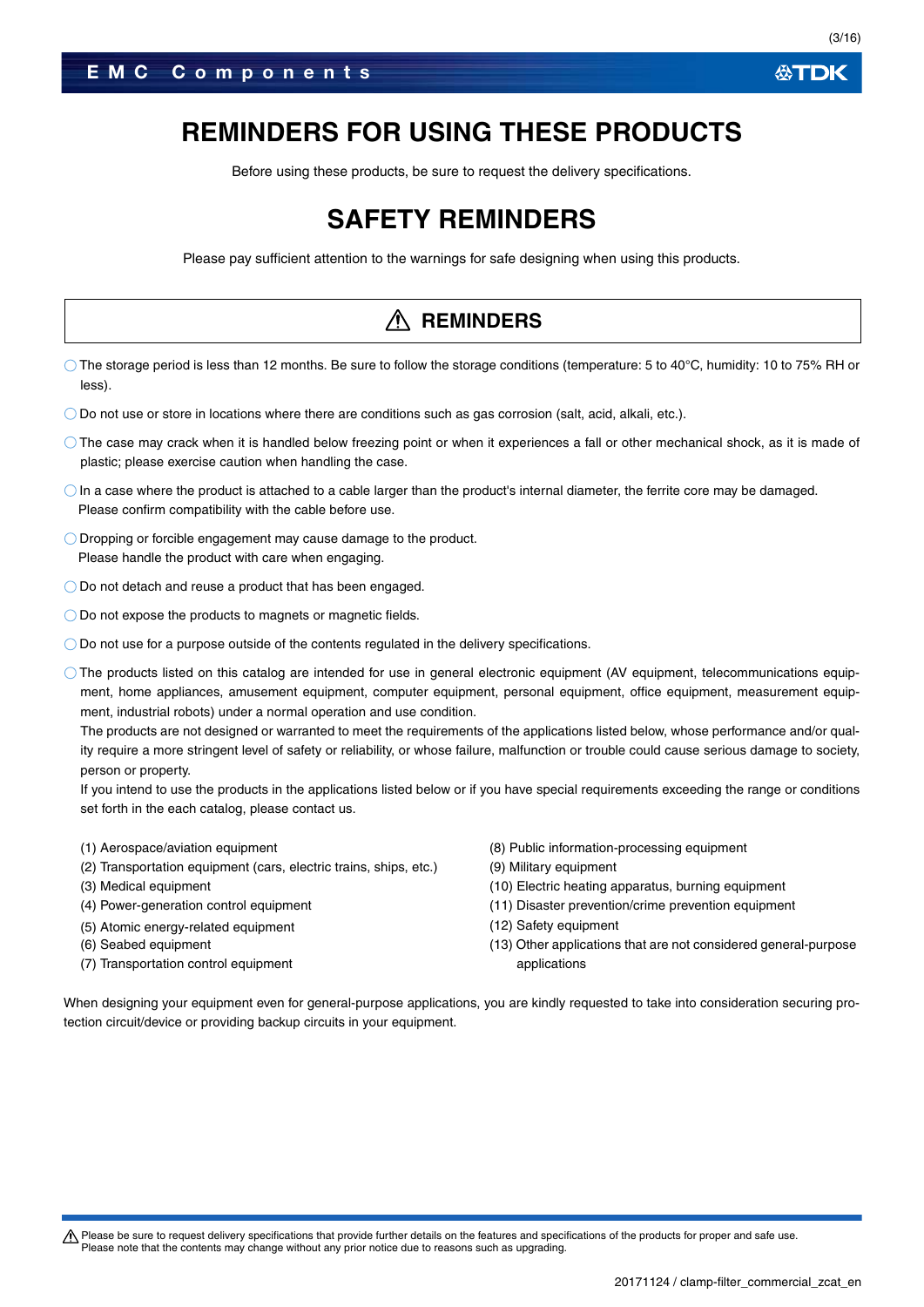∰TDK

# **Overview of the ZCAT series**

#### **FEATURES**

- Using TDK's unique structure where the ferrite core is mounted and integrated in a plastic case, it is possible to attach them to interface cables and power cables with one touch without having to cut the cables.
- $\bigcirc$  Have excellent absorption of high-frequency noise using the high-frequency absorption characteristics of the ferrite core.
- Effective for common mode noise, so can be implemented as a noise countermeasure without influencing signal quality.
- Series are according to the outer diameter of the cable in order to be compatible with various cable sizes.

#### **APPLICATION**

PCs, word processors, monitors, HDDs, digital telephones, audio equipment, electronic musical instruments, video games, copiers, and facsimiles

#### **PART NUMBER CONSTRUCTION**



#### **OPERATING TEMPERATURE RANGE, PACKAGE QUANTITY, PRODUCT WEIGHT**

| <b>Type</b> | Part No.              | <b>Operating</b><br>temperature range | Package quantity | <b>Individual weight</b> |
|-------------|-----------------------|---------------------------------------|------------------|--------------------------|
|             |                       | (°C)                                  | (pieces/box)     | (q)                      |
|             | ZCAT1518-0730 (-BK)   |                                       | 896              | 6                        |
|             | ZCAT2017-0930 (-BK)   |                                       | 640              | 11                       |
| <b>ZCAT</b> | ZCAT2032-0930 (-BK)   | $-40$ to 85                           | 420              | 21                       |
|             | ZCAT2132-1130 (-BK)   |                                       | 480              | 22                       |
|             | ZCAT3035-1330 (-BK)   |                                       | 200              | 62                       |
|             | ZCAT1325-0530A (-BK)  |                                       | 1,344            | 6                        |
|             | ZCAT1730-0730A (-BK)  |                                       | 840              | 12                       |
| ZCAT-A      | ZCAT2035-0930A (-BK)  | $-40$ to 85                           | 480              | 21                       |
|             | ZCAT2235-1030A (-BK)  |                                       | 400              | 26                       |
|             | ZCAT2436-1330A (-BK)  |                                       | 400              | 29                       |
| ZCAT-B      | ZCAT2017-0930B (-BK)  | $-40$ to 85                           | 350              | 12                       |
|             | ZCAT3618-2630D (-BK)  |                                       | 480              | 16                       |
| ZCAT-D      | ZCAT4625-3430D (-BK)  | $-40$ to 85                           | 240              | 34                       |
|             | ZCAT6819-5230D (-BK)  |                                       | 160              | 60                       |
|             | ZCAT3618-2630DT (-BK) |                                       | 480              | 16                       |
| ZCAT-DT     | ZCAT4625-3430DT (-BK) | $-40$ to 85                           | 240              | 34                       |
|             | ZCAT6819-5230DT (-BK) |                                       | 160              | 60                       |
|             | ZCAT10D (-BK)         |                                       | 770              | 6                        |
| ZCAT**D     | ZCAT13D (-BK)         | $-40$ to 85                           | 450              | 15                       |
|             | ZCAT20D (-BK)         |                                       | 280              | 45                       |

Background yellow: The product which is not recommended to a new design.

RoHS Directive Compliant Product: See the following for more details.https://product.tdk.com/info/en/environment/rohs/index.html Halogen-free: Indicates that Cl content is less than 900ppm, Br content is less than 900ppm, and that the total Cl and Br content is less than 1500ppm.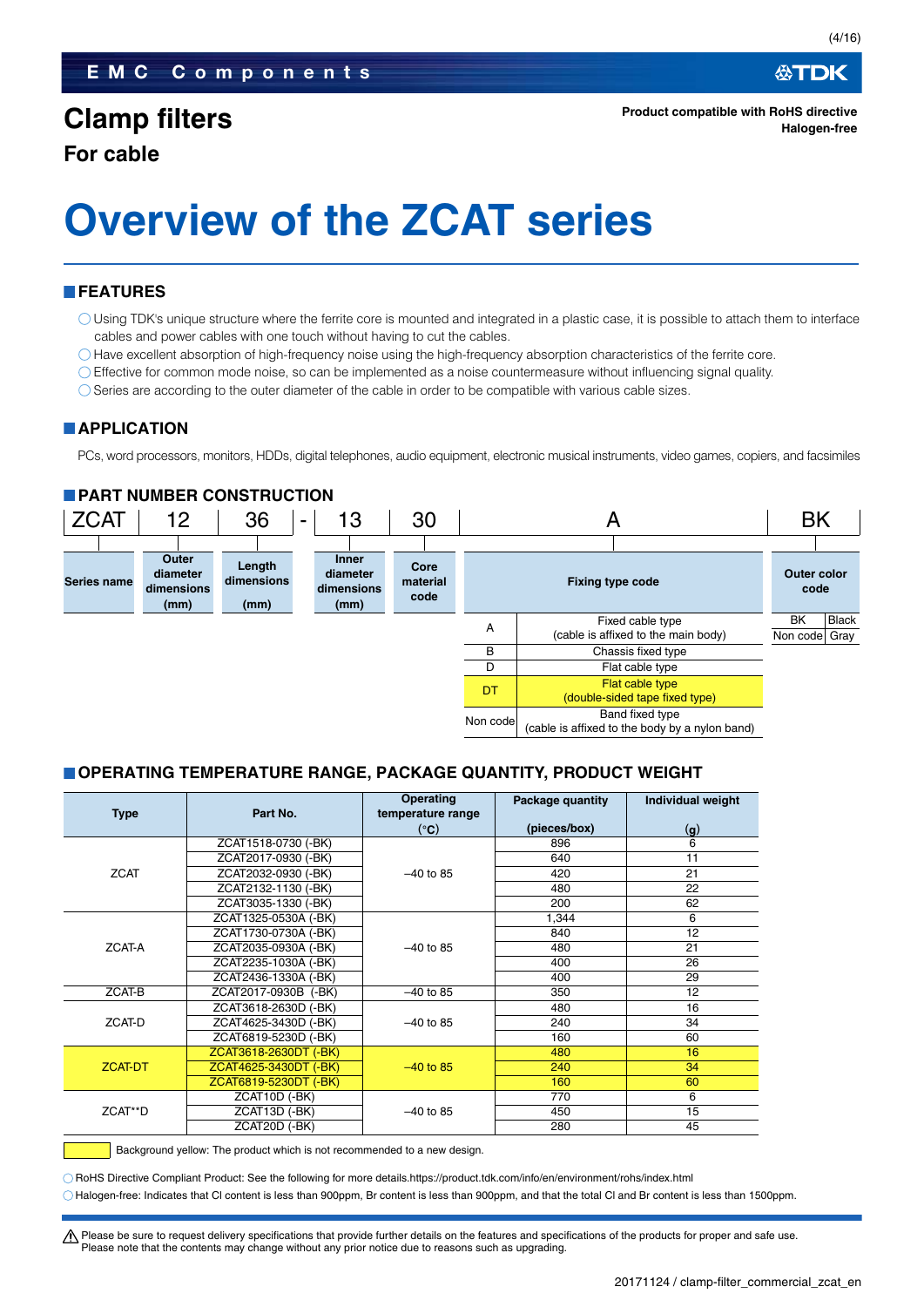## **EMC Components**

# ZCAT series **ZCAT type**

#### **SHAPE & DIMENSIONS**





Dimemsions in mm

| Part No.            |          | B        | С        | D          | Applicable cable outer diameter |
|---------------------|----------|----------|----------|------------|---------------------------------|
| ZCAT1518-0730(-BK)* | $22 + 1$ | 18±1     | $7 + 1$  | $15 + 1$   | 7max.                           |
| ZCAT2017-0930(-BK)* | $21 + 1$ | 17±1     | 9±1      | $20+1$     | 9 <sub>max</sub>                |
| ZCAT2032-0930(-BK)* | $36 + 1$ | $32+1$   | 9±1      | $19.5 + 1$ | 9max.                           |
| ZCAT2132-1130(-BK)* | $36+1$   | $32+1$   | $11 + 1$ | $20.5 + 1$ | 11 <sub>max</sub>               |
| ZCAT3035-1330(-BK)* | 39±1     | $34\pm1$ | $13\pm1$ | $30+1$     | 13 <sub>max</sub>               |
| .                   |          |          |          |            |                                 |

A fixing band is included when shipped.



#### **INTERNAL CONSTRUCTION IS TRUCTURE OF THE FIXING BAND**



Material: 66-nylon(natural color)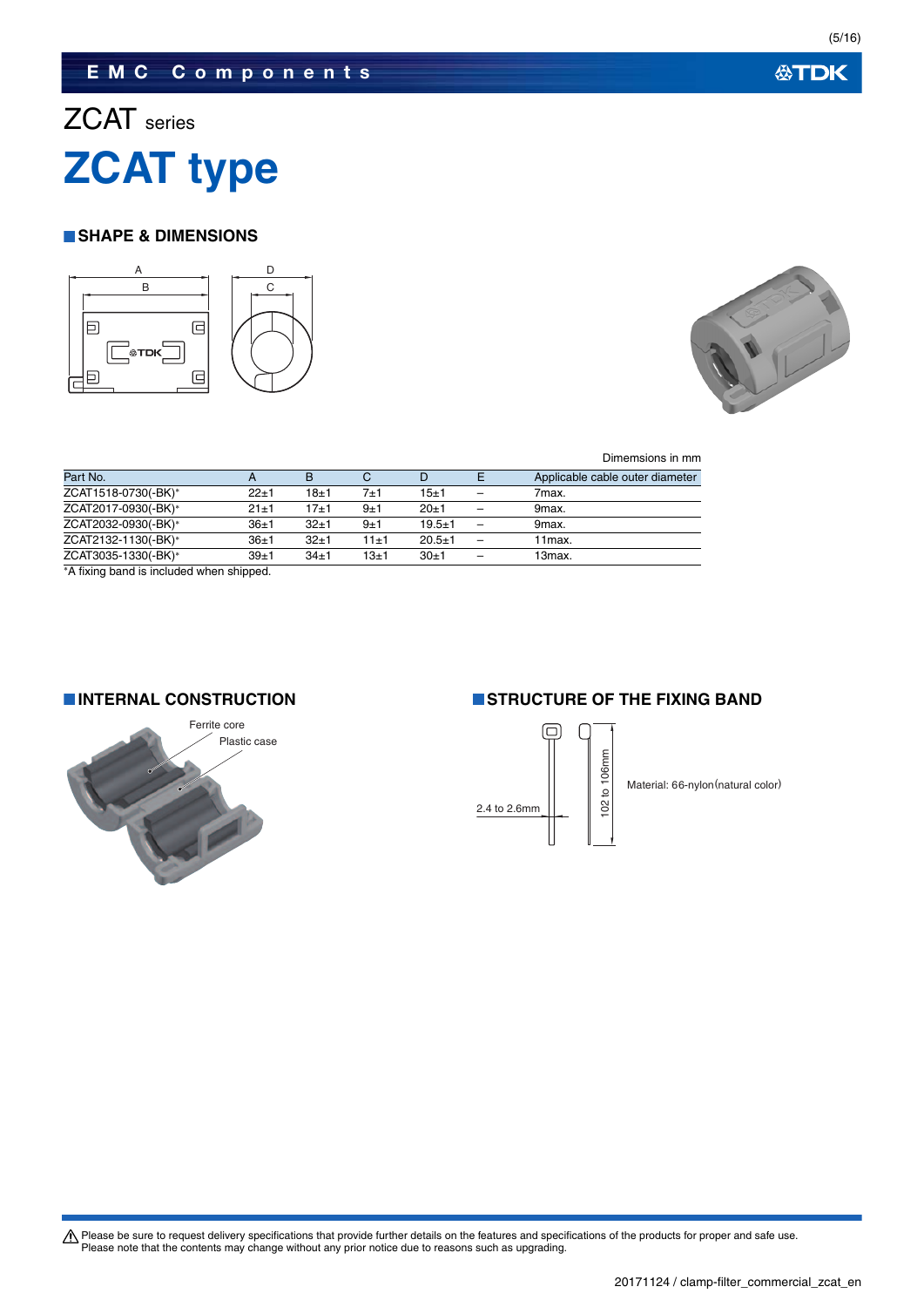# ZCAT series **ZCAT type**

### **ELECTRICAL CHARACTERISTICS**

#### **CHARACTERISTICS SPECIFICATION TABLE**

| Impedance( $\Omega$ )min. |                 | Part No.       |                    |
|---------------------------|-----------------|----------------|--------------------|
| [10 to 100MHz]            | [100 to 500MHz] | [50 to 500MHz] |                    |
| 25                        | 50              |                | ZCAT1518-0730(-BK) |
| 20                        | 50              |                | ZCAT2017-0930(-BK) |
| 50                        | 100             |                | ZCAT2032-0930(-BK) |
| 40                        | 80              |                | ZCAT2132-1130(-BK) |
| 80                        | 150             |                | ZCAT3035-1330(-BK) |

• Test conditions: When passing through an impedance meter (unloaded) ø1mm copper cable

#### **IMPEDANCE VS. FREQUENCY CHARACTERISTICS**







#### **ZCAT1518-0730 ZCAT2017-0930 ZCAT2032-0930**



#### **ZCAT2132-1130 ZCAT3035-1330**





Please be sure to request delivery specifications that provide further details on the features and specifications of the products for proper and safe use.<br>Please note that the contents may change without any prior notice d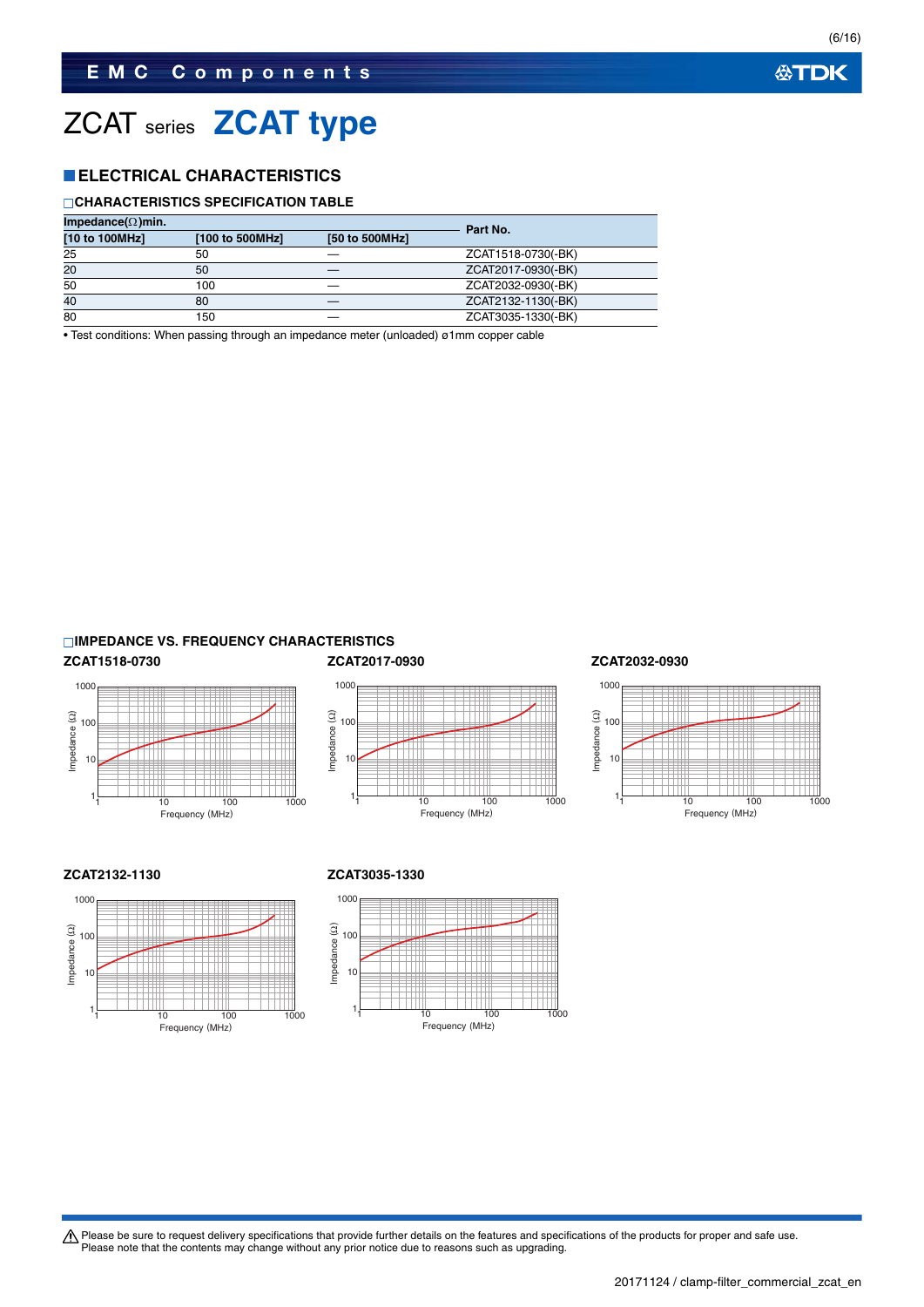## **EMC Components**

# ZCAT series **ZCAT-A type**

#### **SHAPE & DIMENSIONS**





Dimemsions in mm

| Part No.            |          | B        |          | D            |            | Applicable cable outer diameter |
|---------------------|----------|----------|----------|--------------|------------|---------------------------------|
| ZCAT1325-0530A(-BK) | $25 + 1$ | $20+1$   | 5±1      | $12.8 + 1$   | $11.2 + 1$ | 3 to 5(USB)                     |
| ZCAT1730-0730A(-BK) | $30+1$   | $23+1$   | 7±1      | $16.5 \pm 1$ | 15±1       | 4 to 7(USB/IEEE1394)            |
| ZCAT2035-0930A(-BK) | $35 + 1$ | $28 + 1$ | 9±1      | $19.5 + 1$   | $17.4 + 1$ | 6 to 9                          |
| ZCAT2235-1030A(-BK) | $35 + 1$ | $28 + 1$ | $10+1$   | $21.5 + 1$   | $20+1$     | 8 to 10                         |
| ZCAT2436-1330A(-BK) | 36±1     | $29+1$   | $13 + 1$ | $23.5 + 1$   | $22+1$     | 10 to 13                        |

**INTERNAL CONSTRUCTION**

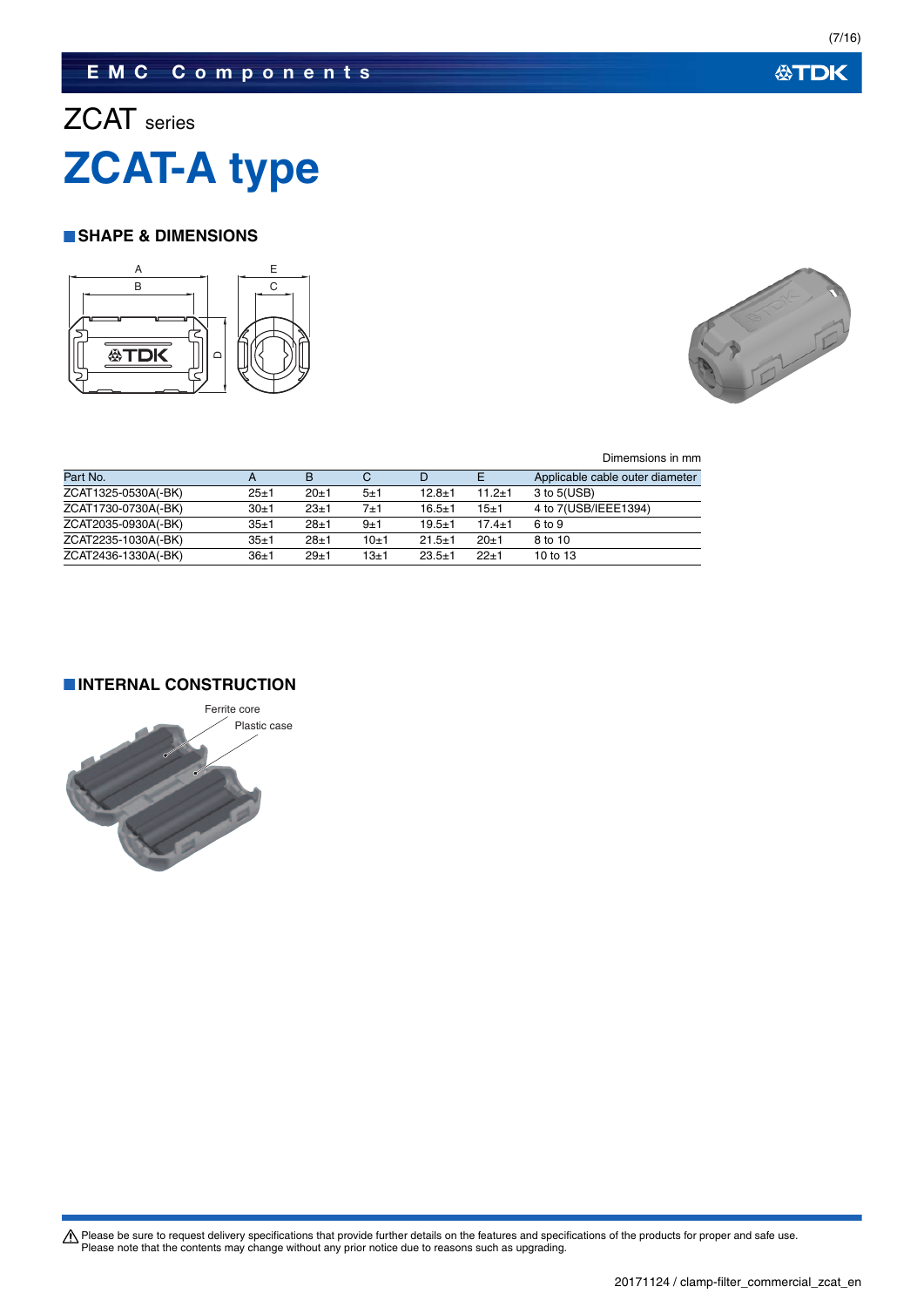## ZCAT series **ZCAT-A type**

### **ELECTRICAL CHARACTERISTICS**

#### **CHARACTERISTICS SPECIFICATION TABLE**

| Impedance( $\Omega$ )min. |                 | Part No.       |                     |
|---------------------------|-----------------|----------------|---------------------|
| [10 to 100MHz]            | [100 to 500MHz] | [50 to 500MHz] |                     |
| 50                        | 100             |                | ZCAT1325-0530A(-BK) |
| 40                        | 80              |                | ZCAT1730-0730A(-BK) |
| 50                        | 100             |                | ZCAT2035-0930A(-BK) |
| 50                        | 100             |                | ZCAT2235-1030A(-BK) |
| 30                        | 80              |                | ZCAT2436-1330A(-BK) |

• Test conditions: When passing through an impedance meter (unloaded) ø1mm copper cable

#### **IMPEDANCE VS. FREQUENCY CHARACTERISTICS**









#### **ZCAT2235-1030A ZCAT2436-1330A**





Please be sure to request delivery specifications that provide further details on the features and specifications of the products for proper and safe use.<br>Please note that the contents may change without any prior notice d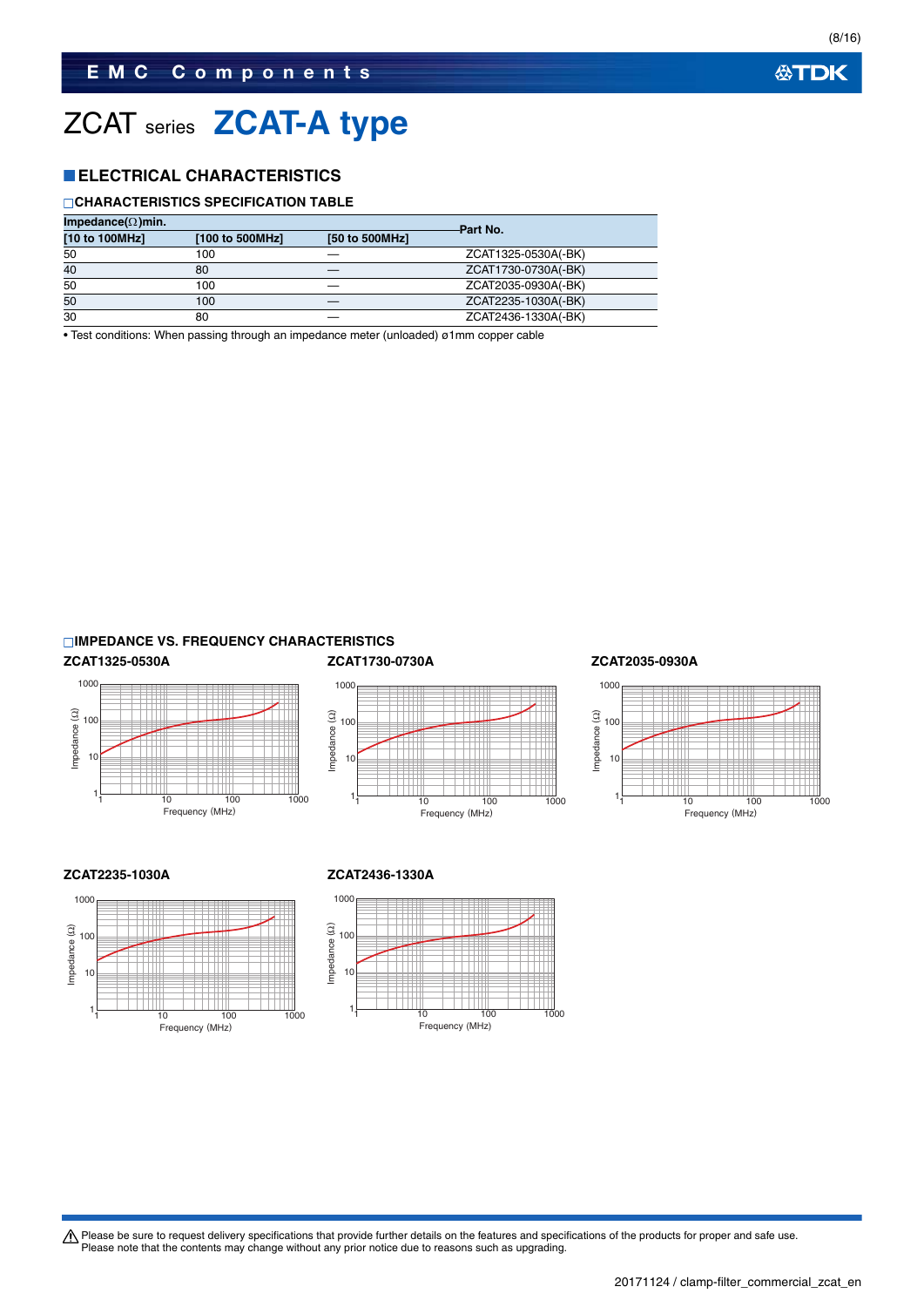## **EMC Components**

# ZCAT series **ZCAT-B type**

#### **SHAPE & DIMENSIONS**





|                     |            |     |      |      | Dimemsions in mm                |
|---------------------|------------|-----|------|------|---------------------------------|
| Part No.            |            |     |      |      | Applicable cable outer diameter |
| ZCAT2017-0930B(-BK) | $21 \pm 1$ | 9±1 | 20±1 | (29) | 9max.                           |

• Chassis fixed type attachment hole: ø4.8 to 4.9mm, Plate thickness: 0.5 to 2mm

#### **INTERNAL CONSTRUCTION**

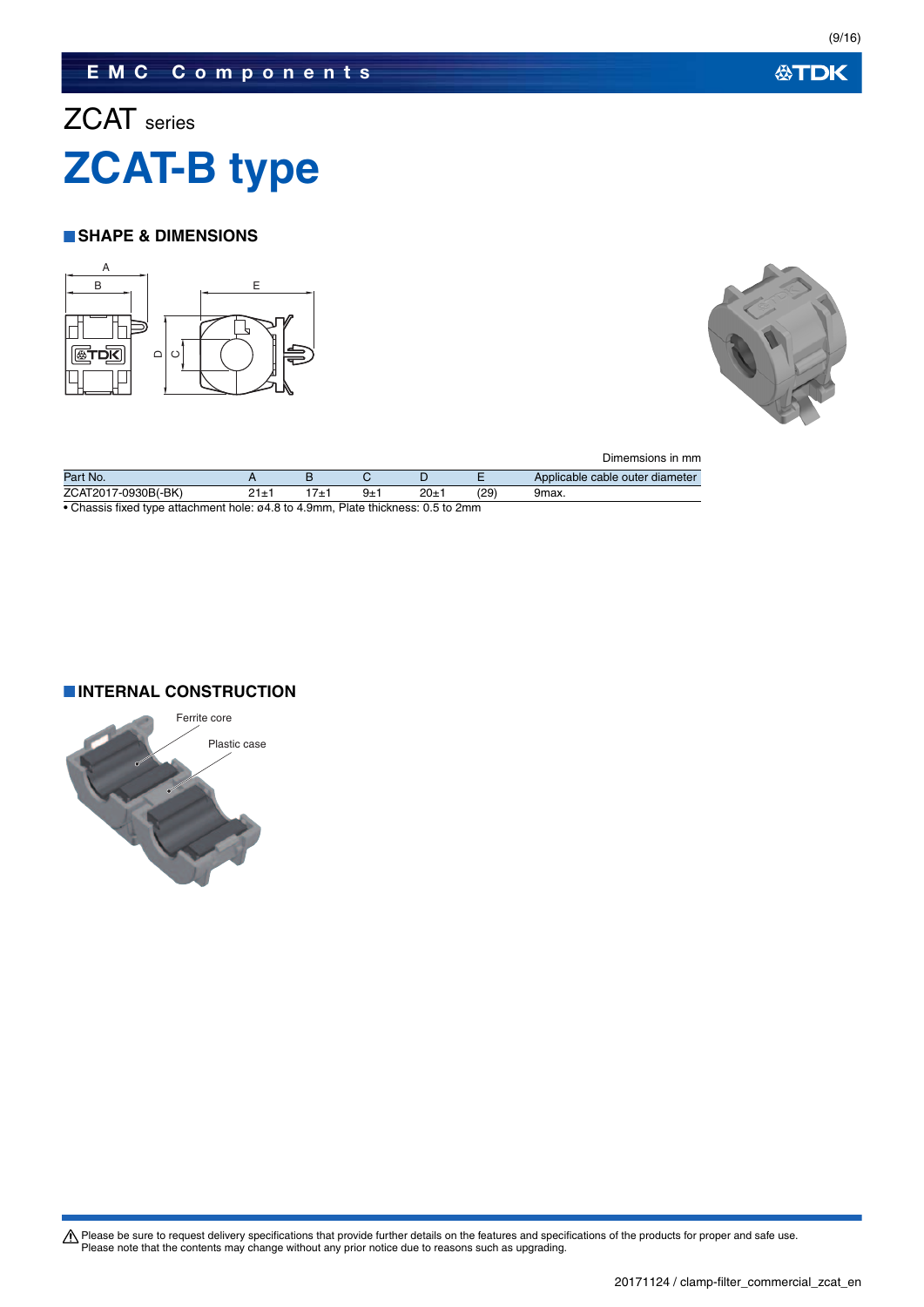# ZCAT series **ZCAT-B type**

### **ELECTRICAL CHARACTERISTICS**

#### **CHARACTERISTICS SPECIFICATION TABLE**

| Impedance( $\Omega$ )min. |                   | Part No.       |                     |
|---------------------------|-------------------|----------------|---------------------|
| [10 to 100MHz]            | [100 to 500MHz]   | [50 to 500MHz] |                     |
| 20                        | 50                |                | ZCAT2017-0930B(-BK) |
| .                         | <br>$\sim$ $\sim$ |                |                     |

• Test conditions: When passing through an impedance meter (unloaded) ø1mm copper cable

### **IMPEDANCE VS. FREQUENCY CHARACTERISTICS**

#### **ZCAT2017-0930B**



**公TDK** 

(10/16)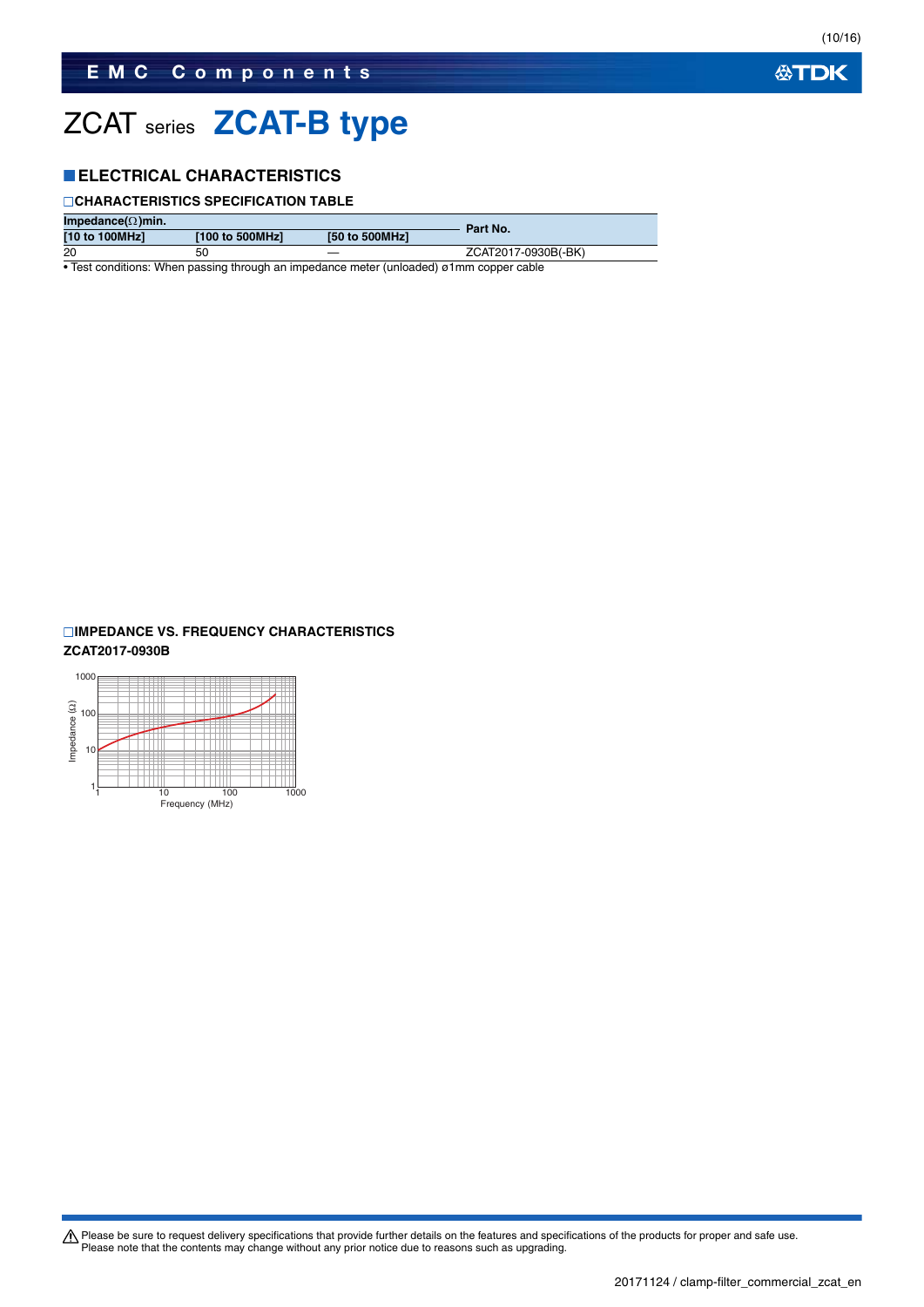### **EMC Components**

# ZCAT series **ZCAT-D type**

#### **SHAPE & DIMENSIONS**





Dimemsions in mm

| Part No.            |              |            |        |        |                          | Applicable cable outer diameter |
|---------------------|--------------|------------|--------|--------|--------------------------|---------------------------------|
| ZCAT3618-2630D(-BK) | $33.5 + 1$   | 17.5±1     | -26+1  | 11.5±1 |                          | For 20 wires flat cable         |
| ZCAT4625-3430D(-BK) | $45.5 + 1$   | $24.5 + 1$ | 34+1   | 12+1   |                          | For 26 wires flat cable         |
| ZCAT6819-5230D(-BK) | $67.5 \pm 1$ | $18.5 + 1$ | $52+1$ | 16±1   | $\overline{\phantom{m}}$ | For 40 wires flat cable         |

#### **INTERNAL CONSTRUCTION**

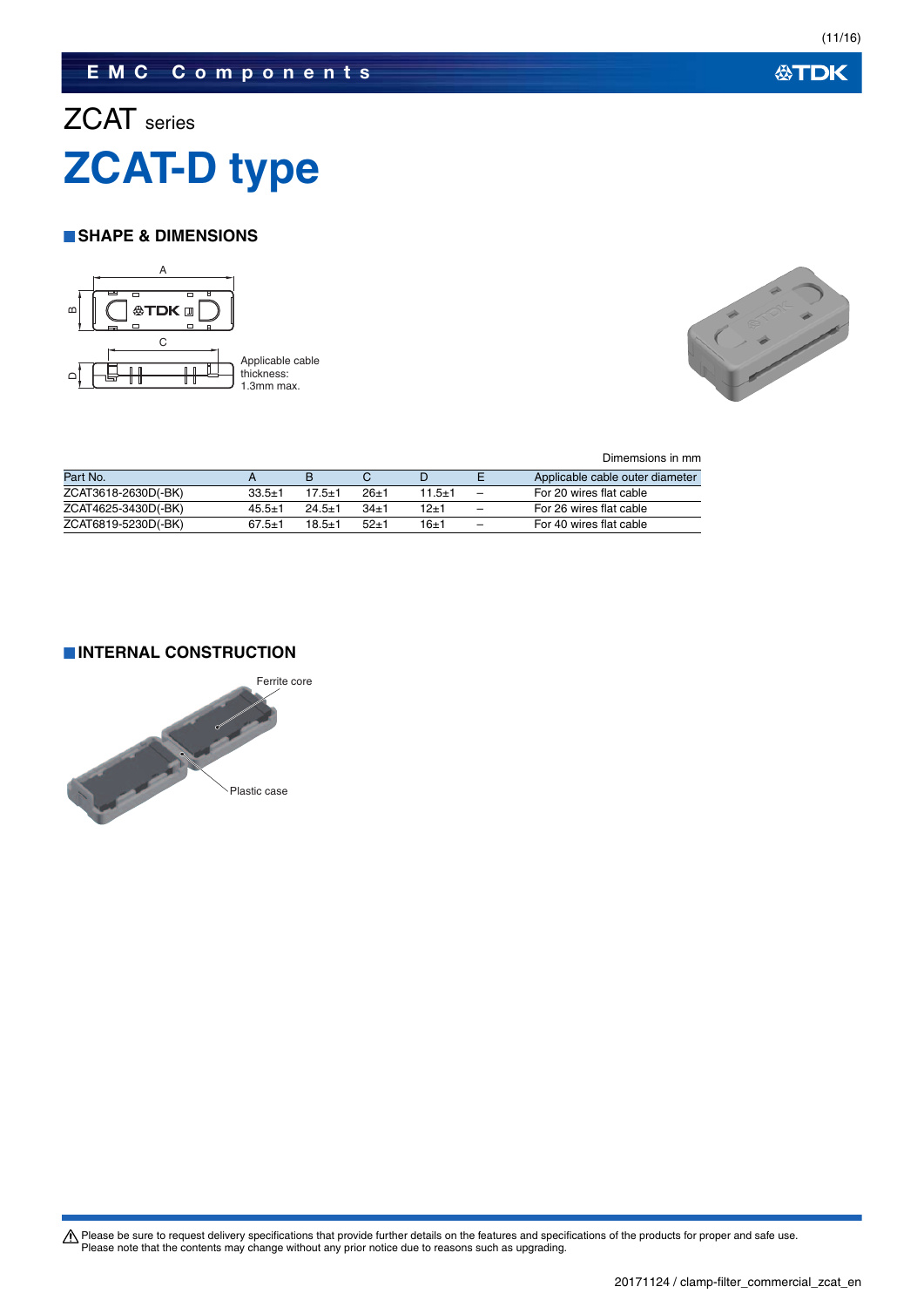# ZCAT series **ZCAT-D type**

#### **ELECTRICAL CHARACTERISTICS**

#### **CHARACTERISTICS SPECIFICATION TABLE**

| Impedance( $\Omega$ )min. |                 | Part No. |                     |
|---------------------------|-----------------|----------|---------------------|
| [10 to 100MHz]            | [100 to 500MHz] |          |                     |
|                           |                 | 30       | ZCAT3618-2630D(-BK) |
|                           |                 | 35       | ZCAT4625-3430D(-BK) |
|                           |                 | 35       | ZCAT6819-5230D(-BK) |

• Test conditions: When passing through an impedance meter (unloaded) ø1mm copper cable

#### **IMPEDANCE VS. FREQUENCY CHARACTERISTICS**

#### **ZCAT3618-2630D ZCAT4625-3430D ZCAT6819-5230D** 1000 Impedance (2) Impedance (Ω) Impedance (Ω) 100 10 1 1 10 100 1000 Frequency (MHz)



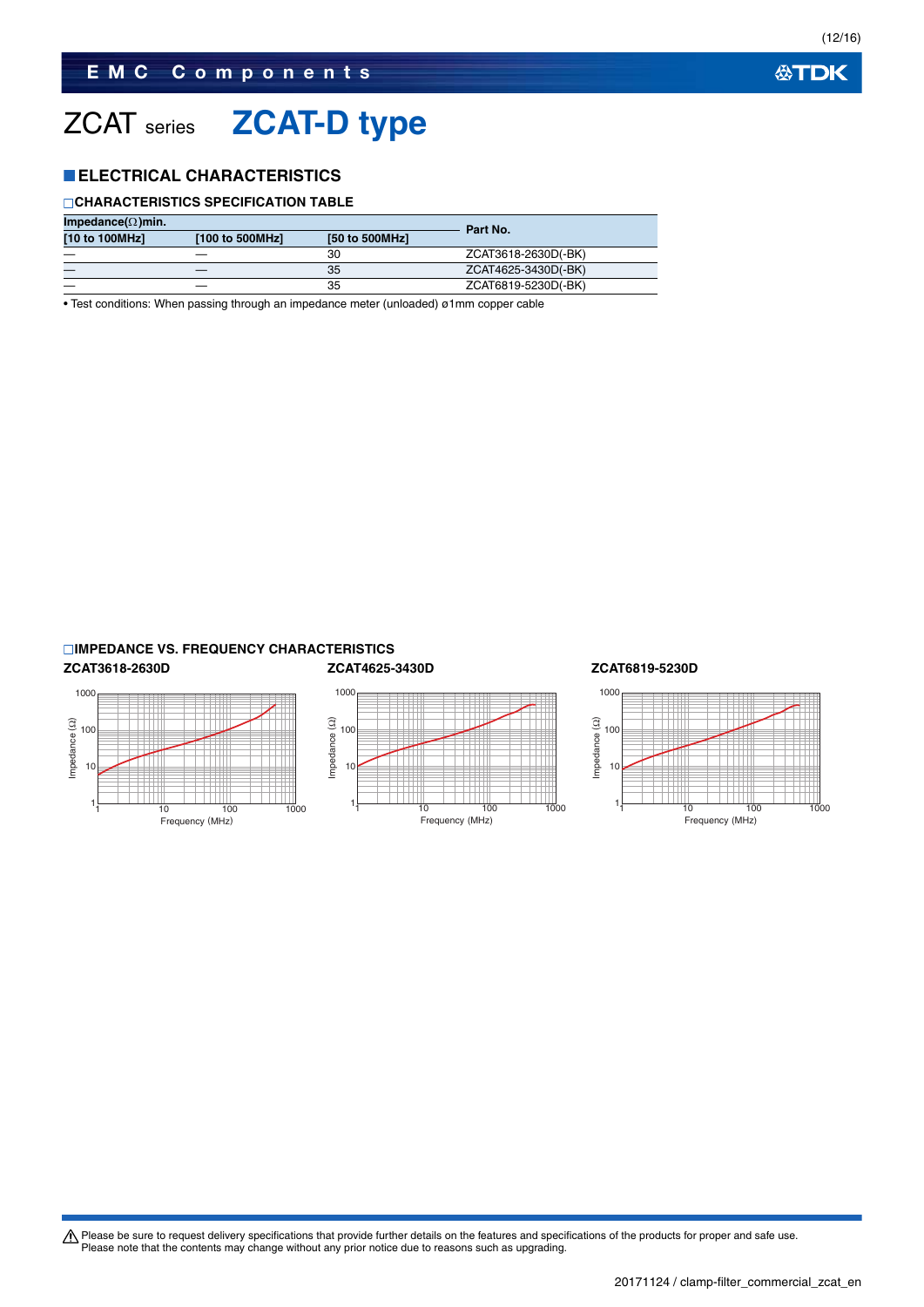### **EMC Components**

# ZCAT series **ZCAT-DT type**

#### **SHAPE & DIMENSIONS**





Dimemsions in mm

| Part No.                                                    |              |            |        | D          |   | Applicable cable outer diameter |
|-------------------------------------------------------------|--------------|------------|--------|------------|---|---------------------------------|
| ZCAT3618-2630DT(-BK)*                                       | $33.5 \pm 1$ | $17.5 + 1$ | $26+1$ | $12.5 + 1$ | - | For 20 wires flat cable         |
| ZCAT4625-3430DT(-BK)*                                       | $45.5 \pm 1$ | $24.5 + 1$ | $34+1$ | 13+1       | - | For 26 wires flat cable         |
| ZCAT6819-5230DT(-BK)*                                       | $67.5 \pm 1$ | $18.5 + 1$ | $52+1$ | 17+1       | - | For 40 wires flat cable         |
| * Double-sided tane fixed type (tane included when shipped) |              |            |        |            |   |                                 |

ed tape fixed type (tape included when shipped).

 $\overline{\phantom{a}}$  Background yellow: The product which is not recommended to a new design.

#### **INTERNAL CONSTRUCTION**



Please be sure to request delivery specifications that provide further details on the features and specifications of the products for proper and safe use.<br>Please note that the contents may change without any prior notice d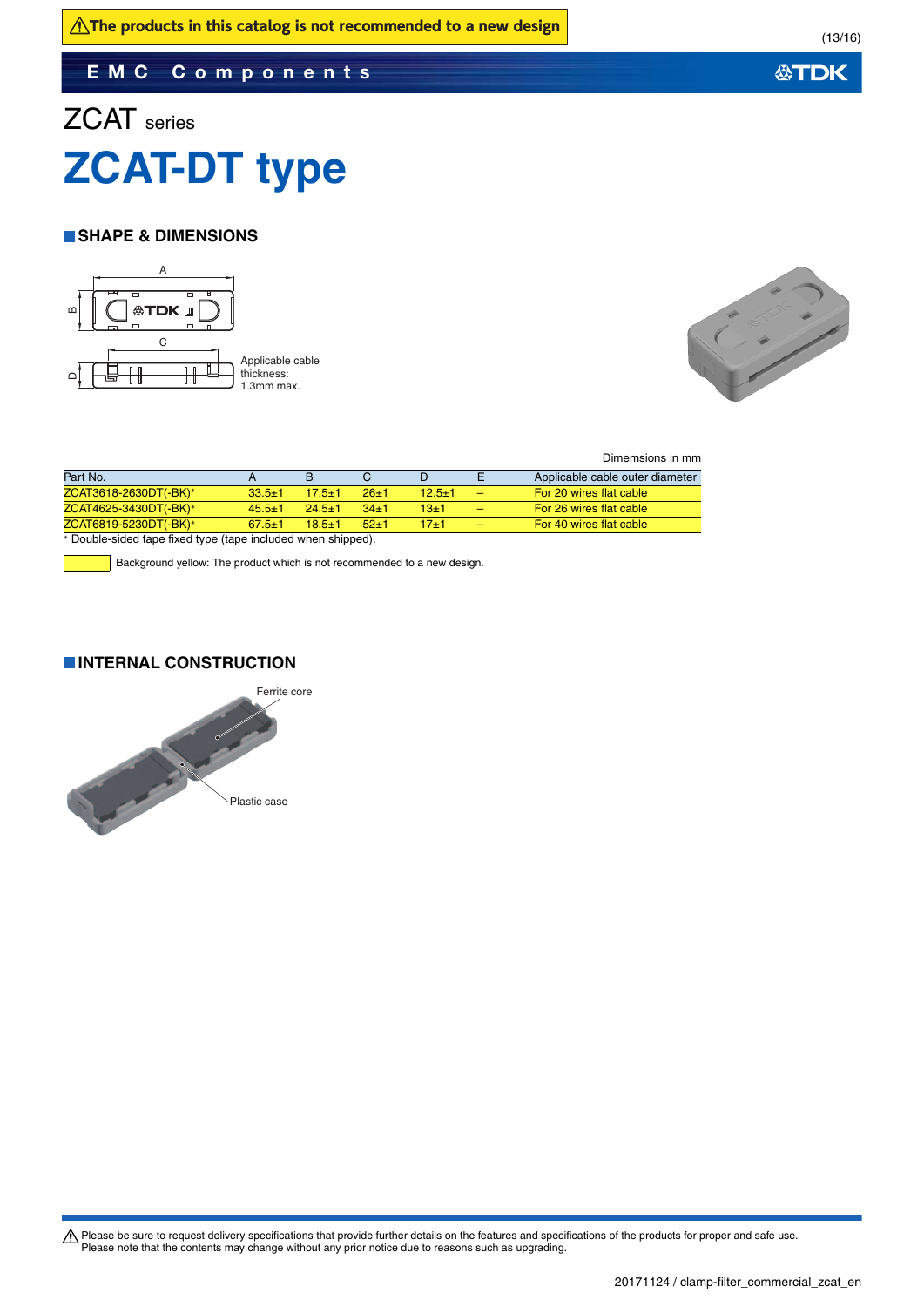### **EMC Components**

# ZCAT series **ZCAT-DT type**

#### **ELECTRICAL CHARACTERISTICS**

#### **CHARACTERISTICS SPECIFICATION TABLE**

| Impedance( $\Omega$ )min. |                 | Part No.       |                      |  |
|---------------------------|-----------------|----------------|----------------------|--|
| [10 to 100MHz]            | [100 to 500MHz] | [50 to 500MHz] |                      |  |
|                           |                 | 30             | ZCAT3618-2630DT(-BK) |  |
|                           |                 | 35             | ZCAT4625-3430DT(-BK) |  |
|                           |                 | 35             | ZCAT6819-5230DT(-BK) |  |

• Test conditions: When passing through an impedance meter (unloaded) ø1mm copper cable

Background yellow: The product which is not recommended to a new design.

#### **IMPEDANCE VS. FREQUENCY CHARACTERISTICS**

#### **ZCAT3618-2630DT ZCAT4625-3430DT ZCAT6819-5230DT** 1000 Impedance (2) Impedance (Ω) Impedance (Ω) 100 10 1 1 10 100 1000 Frequency (MHz)





Please be sure to request delivery specifications that provide further details on the features and specifications of the products for proper and safe use.<br>Please note that the contents may change without any prior notice d

20171124 / clamp-filter\_commercial\_zcat\_en.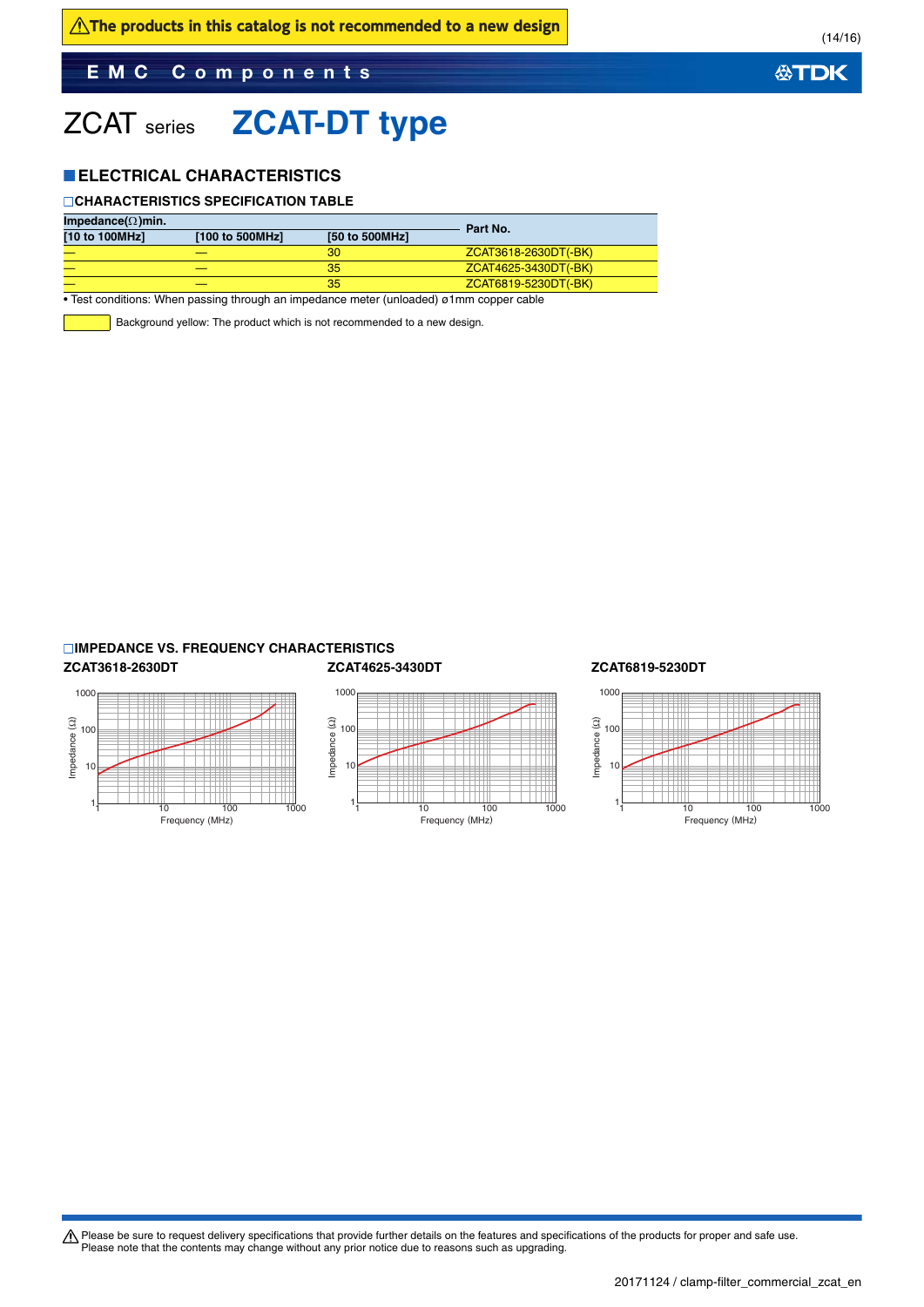### **EMC Components**

# ZCAT series **ZCAT10D, 13D, 20 type**

#### **SHAPE & DIMENSIONS**





Dimemsions in mm

| Part No.      |        |            |          |         |           | Applicable cable outer diameter |
|---------------|--------|------------|----------|---------|-----------|---------------------------------|
| ZCAT 10D-(BK) | 27+1   | $14.5 + 1$ | $10+1$   | 4±1     |           | 4max.                           |
| ZCAT 13D-(BK) | $34+1$ | $20+1$     | $13 + 1$ | $5 + 1$ | $8.5 + 1$ | 5max.                           |
| ZCAT 20D-(BK) | 35±1   | $30 + 1$   | $20+1$   | 5±1     | 15±1      | 5max.                           |

**INTERNAL CONSTRUCTION**